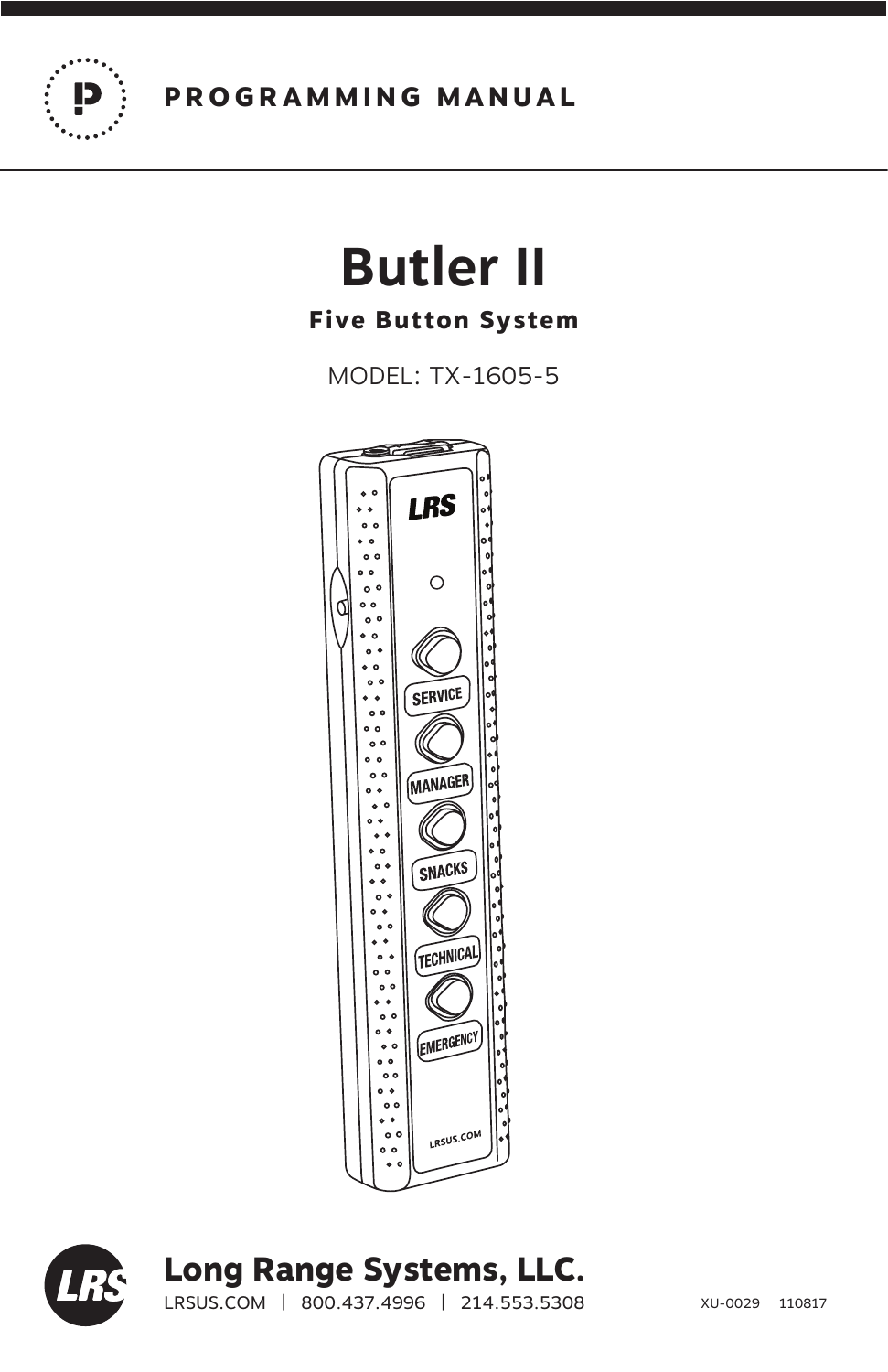# **TABLE OF CONTENTS**

| <b>Programming the Bulter II</b>      | 3  |
|---------------------------------------|----|
| Install Programmer                    | 3  |
| Connecting the Butler II              | 3  |
| Setup Data                            | 4  |
| <b>Update Unit</b>                    | 4  |
| <b>Buttons and Input Tab Setup</b>    | 5  |
| Buttons 1 through 5                   | 5  |
| <b>External Input Button</b>          | 5  |
| <b>Advanced Features Tab Setup</b>    | 6  |
| Lockout                               | 7  |
| System ID                             | 7  |
| Repaging Enable                       | 8  |
| Low Battery Page                      | 9  |
| <b>Save a Configuration</b>           | 9  |
| <b>Load an Existing Configuration</b> | 10 |
| <b>Programming Pagers</b>             | 11 |
| Alpha Pagers                          | 12 |
| Star & Coaster Pager                  | 12 |
| Warranty                              | 13 |
| <b>Terms &amp; Conditions</b>         | 14 |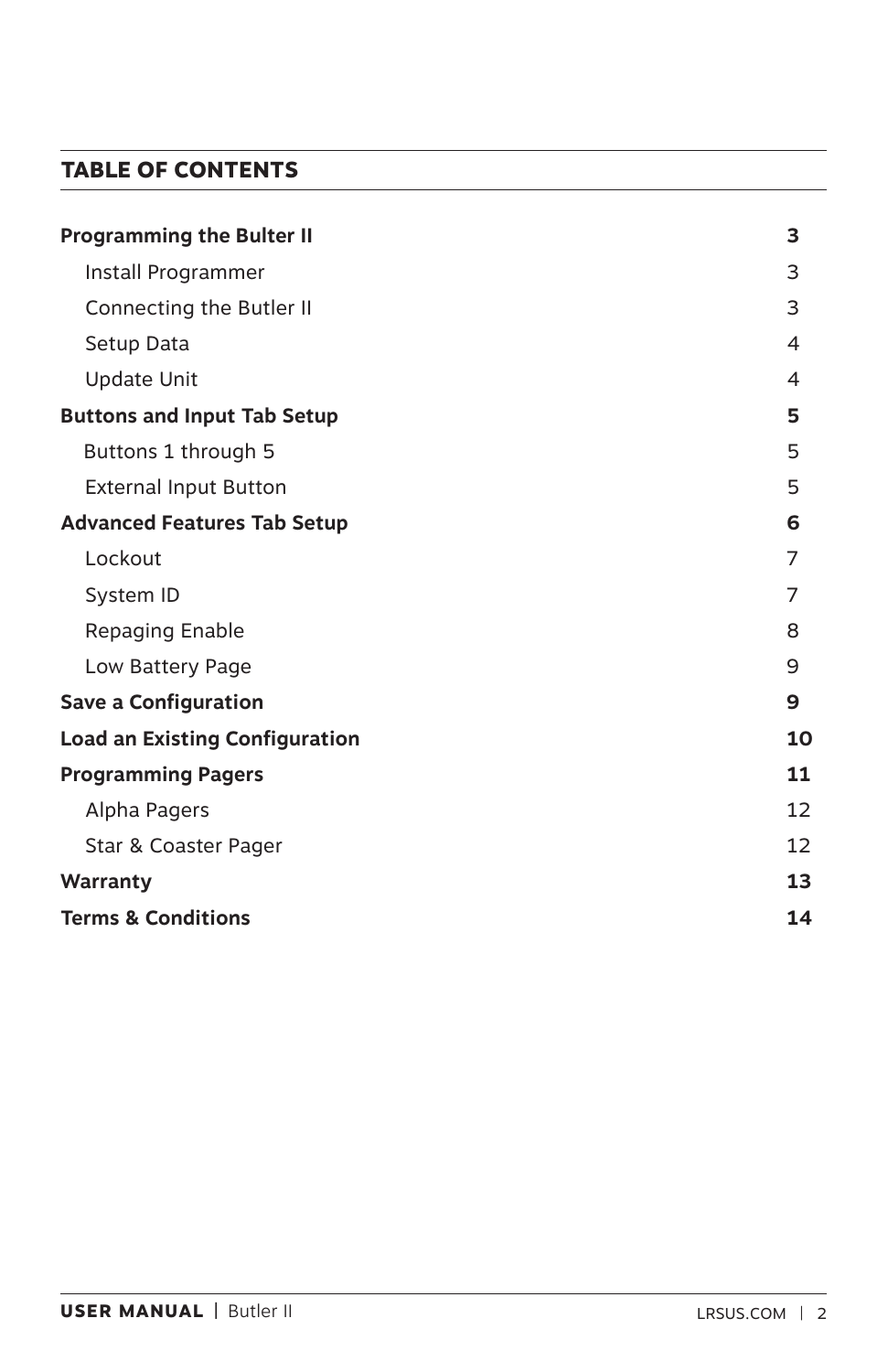# **PROGRAMMING THE BUTLER II**

The Butler II with 5 buttons and single external input can be programmed to page up to six different pager numbers (or any number of pagers with the same number).

## *Install Programmer*

#### **Butler II Programming**

- 1. Find the software and download it from lrsus.com/downloads.
- 2. Launch the Butler 2 application found under the Windows Start menu.

**Note:** An alert might appear from windows. [Click on more info and Run anyway]

| Windows protected your PC<br>Windows Defender SmartScreen prevented an unrecognized app from starting. Running this app<br>might put your PC at risk.<br>More info <b>demand</b> |
|----------------------------------------------------------------------------------------------------------------------------------------------------------------------------------|
| Don't run                                                                                                                                                                        |
| Windows protected your PC                                                                                                                                                        |
| Windows Defender SmartScreen prevented an unrecognized app from starting. Running this app<br>might put your PC at risk.                                                         |
| <b>Rutler2 exer</b><br>App:<br>Publisher: Unknown publisher                                                                                                                      |
| <b>Run anyway</b><br>Don't run                                                                                                                                                   |

There will be 2 residual folders on the desktop, these are not needed anymore, and can deleted.

| External Input |                |              |                           |             |                |
|----------------|----------------|--------------|---------------------------|-------------|----------------|
| <b>Enabled</b> | <b>Setting</b> | Pager        | Type                      | <b>Mode</b> | <b>Message</b> |
| ▽              | Nomally Open   | $\checkmark$ | ÷<br>Star<br>$\checkmark$ | VIBE 1      | $\checkmark$   |

# *Connecting the Butler II*

**NOTE:** Remove all batteries from the Butler II before connecting to the computer.

The computer will not detect the Butler II properly if batteries are still in when the Butler II is connected to the PC. Push the ridged button on the top end of the Butler II to remove the cover.

You may insert batteries AFTER the Butler II is connected to the PC.

- 1. Open the Butler II programmer (double click on the Icon).
- 2. Connect the USB cable from the PC to the Butler II.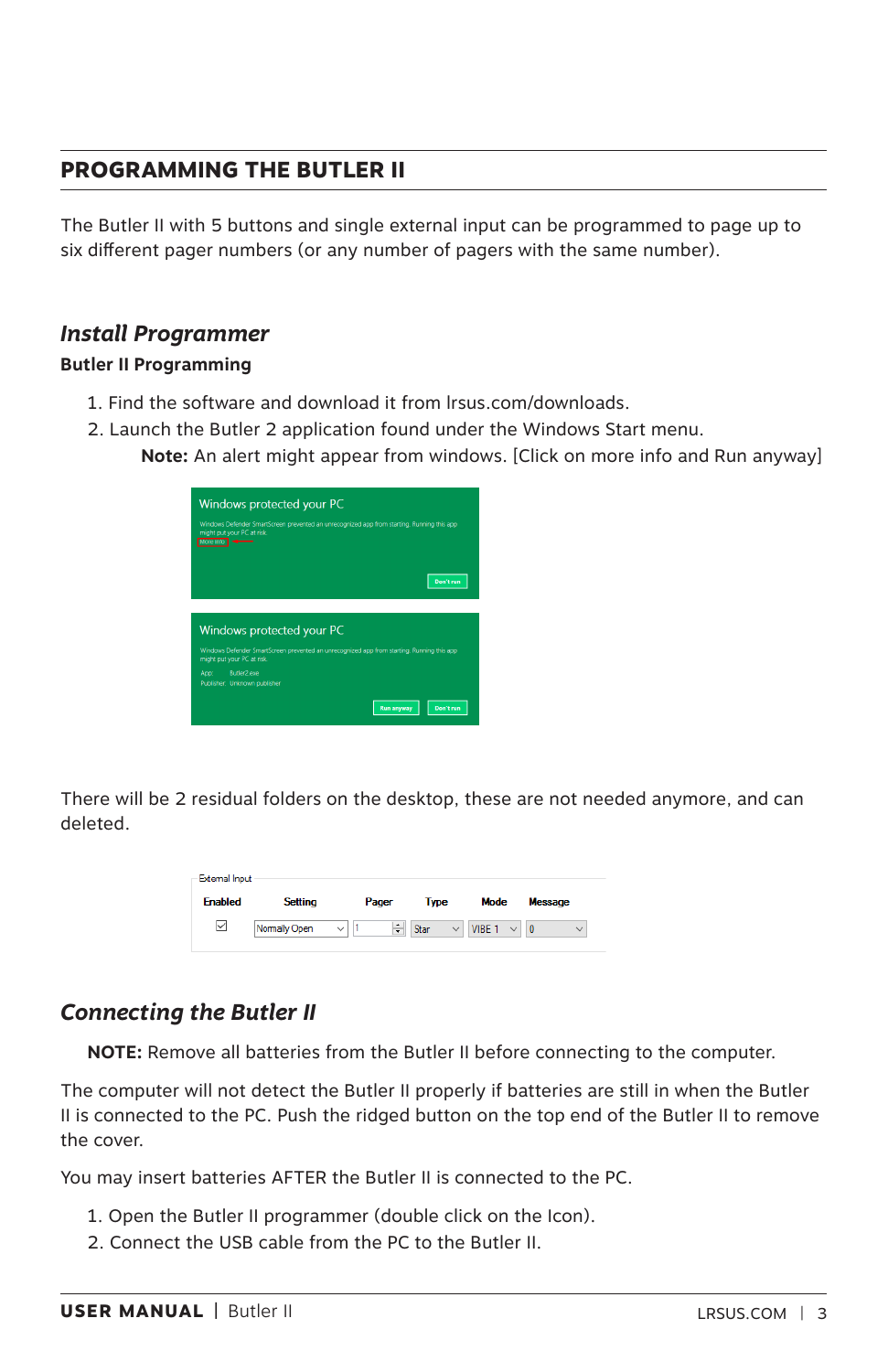| Buttons and Inputs Advanced Features<br>-Buttons |                |                            |                                |        |              |  |
|--------------------------------------------------|----------------|----------------------------|--------------------------------|--------|--------------|--|
|                                                  |                |                            |                                |        |              |  |
|                                                  |                |                            |                                |        |              |  |
| LRS                                              | Enabled        |                            | Pager Type                     | Mode   | Message      |  |
|                                                  | 1日             | $\frac{1}{2}$<br>$\vert$ 1 | Star<br>$\sim$                 | VIBE 1 | $\theta$     |  |
|                                                  | 2 口            | $\frac{\Lambda}{2}$<br>h.  | 9a                             | VIBE 1 | $\mathsf{D}$ |  |
| <b>Dependence</b>                                | 3 □            | $1 - 1$                    | $\div$ 9ar                     | VIBE 1 | O            |  |
|                                                  | 4 口            | T<br>$\frac{\Lambda}{\pi}$ | Sor                            | VIBE 1 | $\theta$     |  |
|                                                  | $5\Box$        | ÷<br>Ŧ                     | $S\alpha$                      | VIBE 1 | $\theta$     |  |
| External Input                                   |                |                            |                                |        |              |  |
| <b>Frushled</b>                                  | Setting        | Pager                      | Type                           | Mode   | Message      |  |
| п                                                | Normally Open  | $\overline{1}$<br>$\sim$   | Ŀ.<br>Star                     | VIBE 1 | n.           |  |
|                                                  | Read<br>Butler | Update<br><b>Rutler</b>    | Serial<br>Number:<br>Firmware: |        |              |  |

# *Operation*

3. Ensure the Butler II's red light is faintly flashing.

# *Setup Data*

- 4. Press the Read Butler button on the programmer software, this will check the contents of the Butler II.
- 5. Setup or change any of the current Butler II settings as needed using the programming screen tabs. Alternatively load a previously stored configuration from the PC using the "File" "Load Configuration" found on the top menu bar.

# *Update Unit*

- 6. Press the Update Butler button on the programmer software.
- 7. When the progress bar reaches 100% and disappears from the screen, disconnect the Butler II, press a button to test it, and put it into service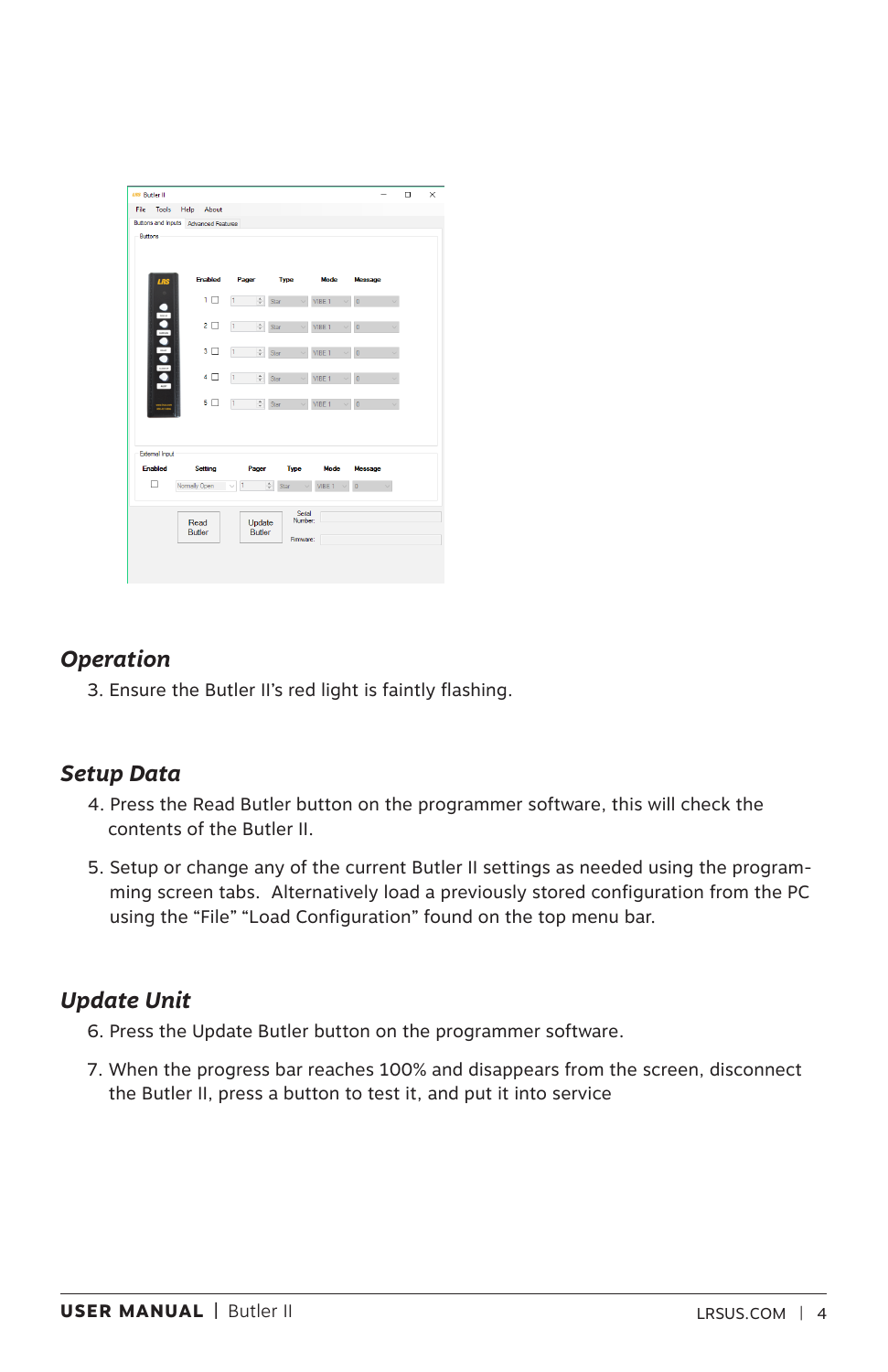# **BUTTONS AND INPUT SETUP**

The Buttons section is used to setup the message sent to the pager when a Butler II button is pressed. To set up a pager message:

- **NOTE:** A button must be enabled to operate. Button 1 is closest to the external input port.
- 1. Click the box next to the button number to check, enabling the button. Click again to uncheck and disable.
- 2. Enter the pager number this button will page (check the number label on the pager).
- 3. Enter the pager type this button will page (alpha numeric, "Star" or "Guest").
- 4. Type in the associated text message (or select vibe and number 0-9 for "Star").
- 5. Do steps 1 through 4 for all buttons to be used.
- 6. Press Update Butler when done.

#### **External Input Button**

The external input is a contact or switch that is connected through a wire to the Butler II. This sensor can send a message to the pager when an event happens (e.g., alarm if a door is opened).

| External Input |                |                   |                      |                        |                                |
|----------------|----------------|-------------------|----------------------|------------------------|--------------------------------|
| <b>Enabled</b> | <b>Setting</b> | Pager             | Type                 | Mode                   | <b>Message</b>                 |
| $\checkmark$   | Normally Open  | ÷۱<br>$\check{ }$ | Star<br>$\checkmark$ | VIBE 1<br>$\checkmark$ | $\overline{0}$<br>$\checkmark$ |

**NOTE:** The contact must be enabled to operate.

To set up a pager message:

- 1. Click on Enable box to enable or disable (a check mark indicates input is enabled).
- 2. Select Normally Open (like a doorbell) or Normally Closed (like a door sensor).
- 3. Enter the pager number/type this input will page (check the number on the pager).
- 4. Enter the associated message.
- 5. Press Update Butler when done.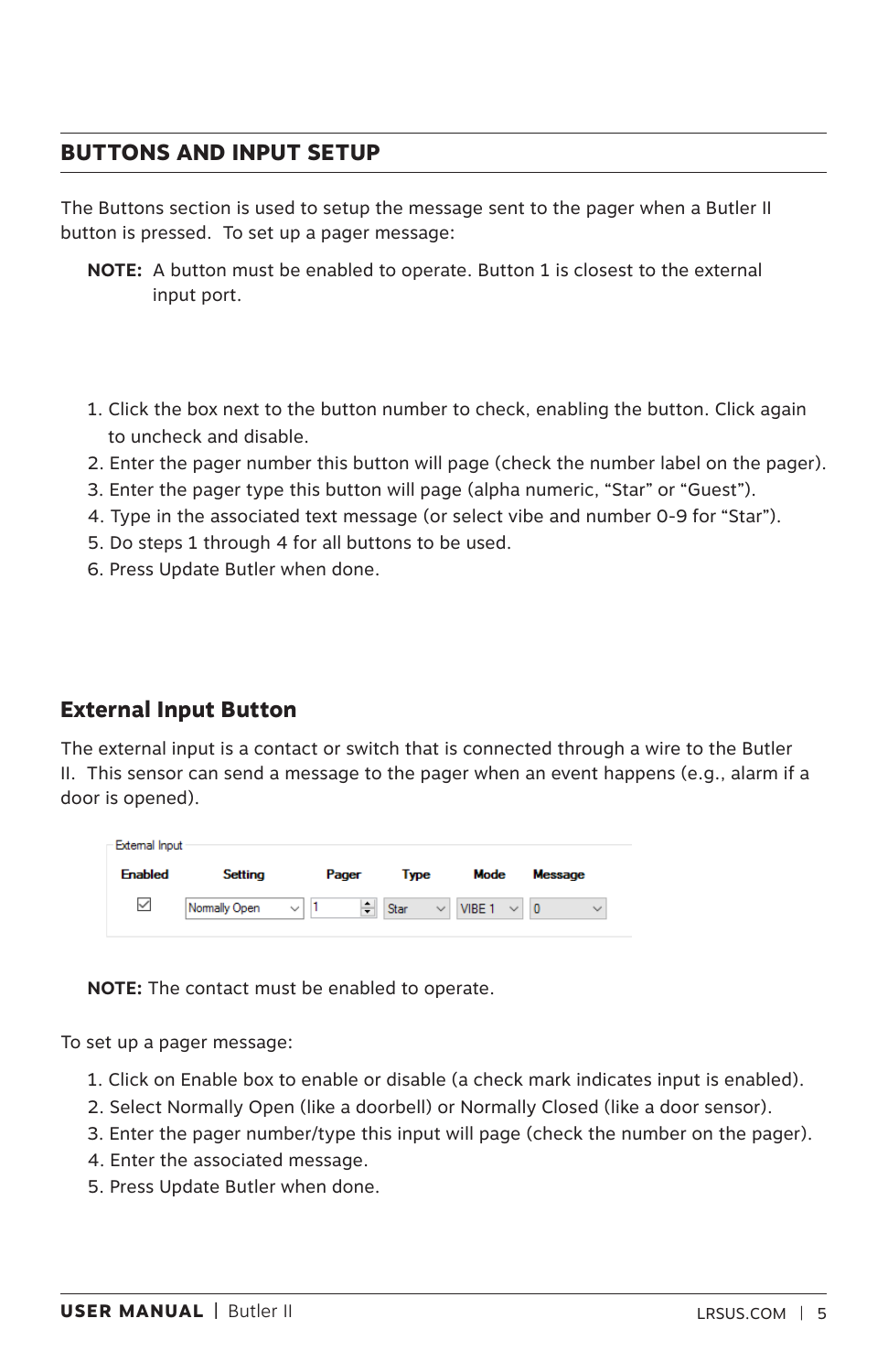# **ADVANCED FEATURES TAB SETUP**

| <b>LRS</b> Butler II                                                                   |                  |       | П                     | $\times$ |
|----------------------------------------------------------------------------------------|------------------|-------|-----------------------|----------|
| File<br><b>Tools</b><br>Help<br>About                                                  |                  |       |                       |          |
| Buttons and Inputs Advanced Features                                                   |                  |       |                       |          |
| Auto On / Off                                                                          |                  |       |                       |          |
| <b>Enabled</b><br>Off<br>On                                                            |                  |       |                       |          |
| 1 □<br>12:00 AM<br>12:00 AM<br>$\div$<br>$\frac{1}{\pi}$                               |                  |       |                       |          |
| 2 I<br>$\frac{1}{\pi}$<br>$\frac{4}{\pi}$<br>12:00 AM<br>12:00 AM<br>$\mathbf{I}$      | Low Battery Page |       |                       |          |
|                                                                                        | <b>Fnabled</b>   | Pager |                       |          |
| $\overline{3}$<br>12:00 AM<br>$\div$<br>12:00 AM<br>$\frac{1}{T}$<br>$\blacksquare$    |                  | h     | $\frac{\Delta}{\Psi}$ |          |
| Lockout                                                                                | <b>Message</b>   |       |                       |          |
| <b>Lockout Settings</b>                                                                |                  |       |                       |          |
| ndefinite<br>Enabled                                                                   |                  |       |                       |          |
| lnterval<br>t (seconds)<br>H.                                                          | Acknowledge Page |       |                       |          |
| <b>Lockout Sequence</b>                                                                | <b>Fnabled</b>   | Pager |                       |          |
| $\frac{1}{\pi}$<br>ī<br>$\frac{1}{\tau}$<br>$\frac{1}{\tau}$<br>$\vert$ 1<br>$\vert$ 1 |                  |       |                       |          |
| System ID<br>Group Paging                                                              |                  | 1     | $\hat{\mathbb{I}}$    |          |
|                                                                                        | <b>Message</b>   |       |                       |          |
| $\div$<br>h<br>Fnabled                                                                 |                  |       |                       |          |
|                                                                                        |                  |       |                       |          |
| Upgrade Firmware<br>Repage<br>Enabled                                                  |                  |       |                       |          |
| Upgrade<br><b>Interval</b>                                                             |                  |       |                       |          |
| 10<br>$\frac{1}{\nu}$<br>(seconds)                                                     |                  |       |                       |          |
|                                                                                        |                  |       |                       |          |
| Serial                                                                                 |                  |       |                       |          |
| Number:<br>Update<br>Read<br><b>Butler</b><br><b>Butler</b>                            |                  |       |                       |          |
| Firmware:                                                                              |                  |       |                       |          |
|                                                                                        |                  |       |                       |          |

# **Auto ON/Off**

Allows the Butler II to automatically enable and disable at certain times of the day (e.g., a door alarm that is disabled during business hours). Three time periods can be set. To Set:

1. Insert batteries into transmitter.

 **NOTE:** If batteries are not inserted when power is removed, the Butler II's internal clock will default to 12:00 AM.

- 2. Enable the function
- 3. Set the time to turn the system on. Set the time to turn the system off (two on off function lines are required).
- 4. Press Update Butler when done.

Once set, the function is automatic.

 **NOTE:** If replacing batteries during maintenance, the Butler II will need to be connected to a PC to maintain the internal clock.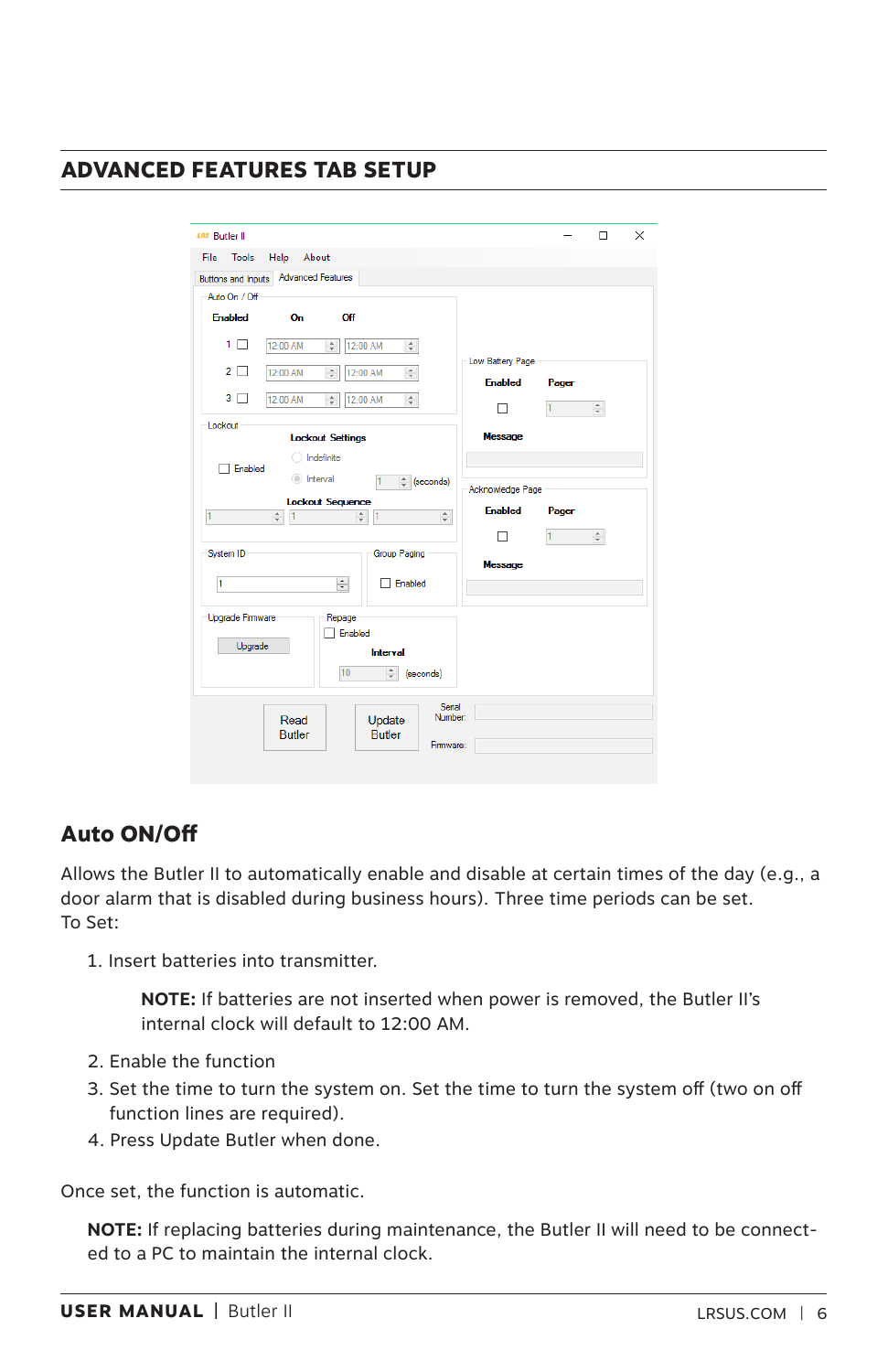# *Lockout*

A three digit code that disables the external sensor input (e.g., the door alarms and the staff disables the alarm at the Butler II) for a selected period of time.

To set:

| Lockout        |                         |
|----------------|-------------------------|
|                | <b>Lockout Settings</b> |
|                | Indefinite<br>Ο         |
| $\vee$ Enabled | lnterval<br>≑ (seconds) |
|                | <b>Lockout Sequence</b> |
|                |                         |

- 1. Enter a 3 digit Lockout Sequence.
- 2. Select a Lockout Setting.
	- Indefinite will disable the unit until the external input is activated.
	- Enter an interval of 179 or less to disable the unit for 179 seconds or less.
- 3. Press Update Butler when done.

To Use:

- 1. Press side button until the unit begins flashing.
- 2. Enter the 3-digit disable code. The LED will begin flashing rapidly.
- 3. If the unit is set for:
- Less than 180 seconds The unit will rearm after the preset lockout time.
- Indefinite The unit will only rearm if the external contact is activated.

### *System ID*

In the event more than one LRS system is in a close proximity to another, a system ID can be changed to avoid interference (Note: Each individual pager must have it's system ID changed). To set:

- 1. Select the ID to use.
- 2. Press Update Butler when done.

| System ID               | Group Paging        |  |
|-------------------------|---------------------|--|
|                         | ÷<br>$\Box$ Enabled |  |
| <b>Upgrade Firmware</b> | Repage<br>Enabled   |  |
| Upgrade                 | Interval            |  |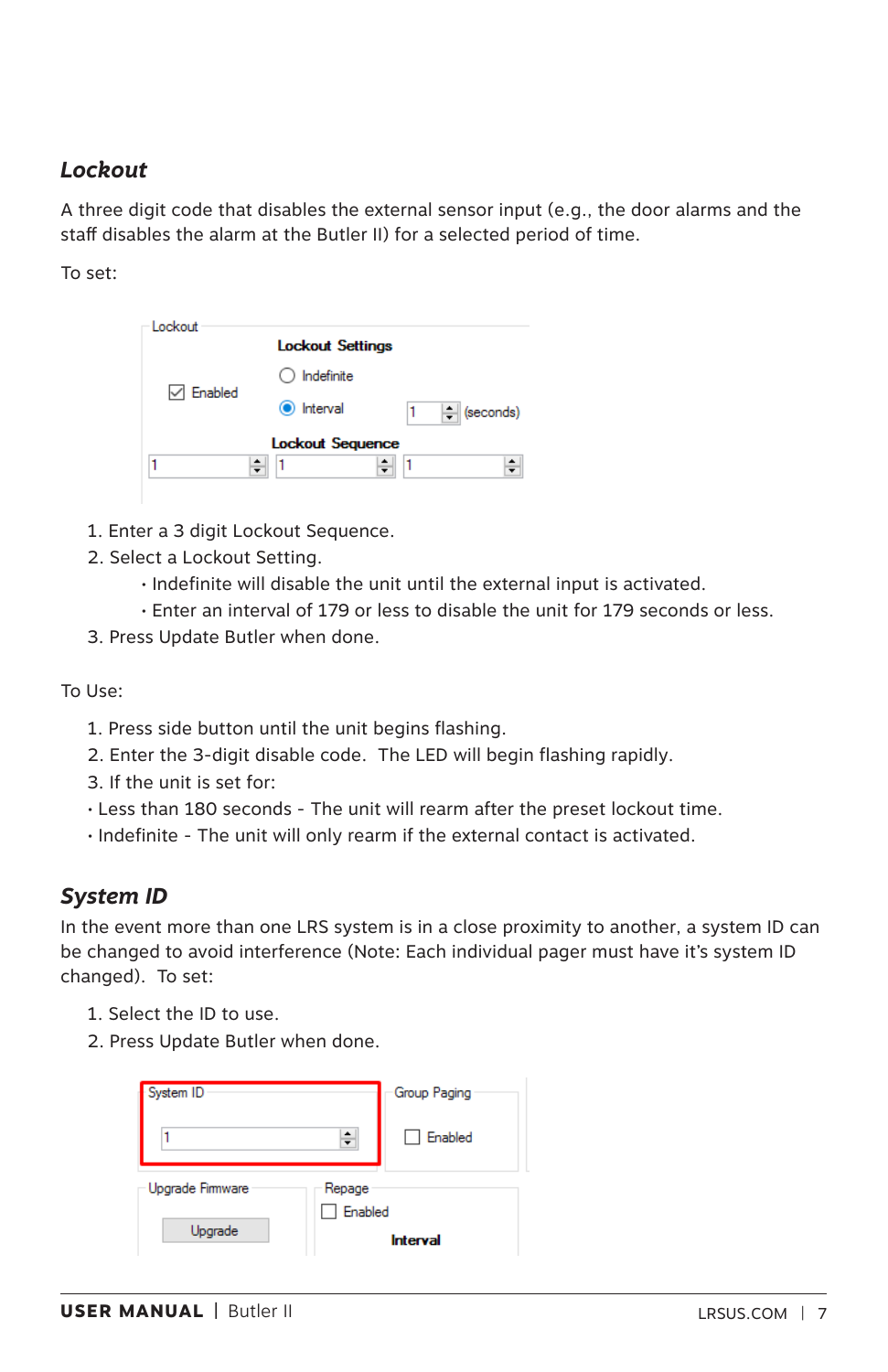# *Repaging Enable*

This feature will enable or disable resending pages when the button is pressed.

**NOTE:** Acknowledge Page must be enabled for this feature to work. To set:

- 1. Click on Enabled box to enable or disable (a check mark indicates input is enabled).
- 2. Enter a repage time. Must be 10 seconds or more.
- 3. Press Update Butler when done.

| - Repage        |           |
|-----------------|-----------|
| <b>Enabled</b>  |           |
| <b>Interval</b> |           |
|                 | (seconds) |

# *Acknowledge Page*

When used, the acknowledge button will send a message to management indicating the time between an alarm (or other input) and staff response. It also cancels the re-page. This button is located on the side of the Butler II. To Set:

| <b>Enabled</b><br>Pager |  |
|-------------------------|--|
|                         |  |
| Message                 |  |

- 1. Enable the function.
- 2. Enter the pager that will be paged and the message that will be displayed.
- 3. Press Update Butler when done.

 To Use: When a button is pressed the page will repeat at the selected interval until the acknowledge button is pressed (located on the side of the Butler II) or a magnet is run near the acknowledge button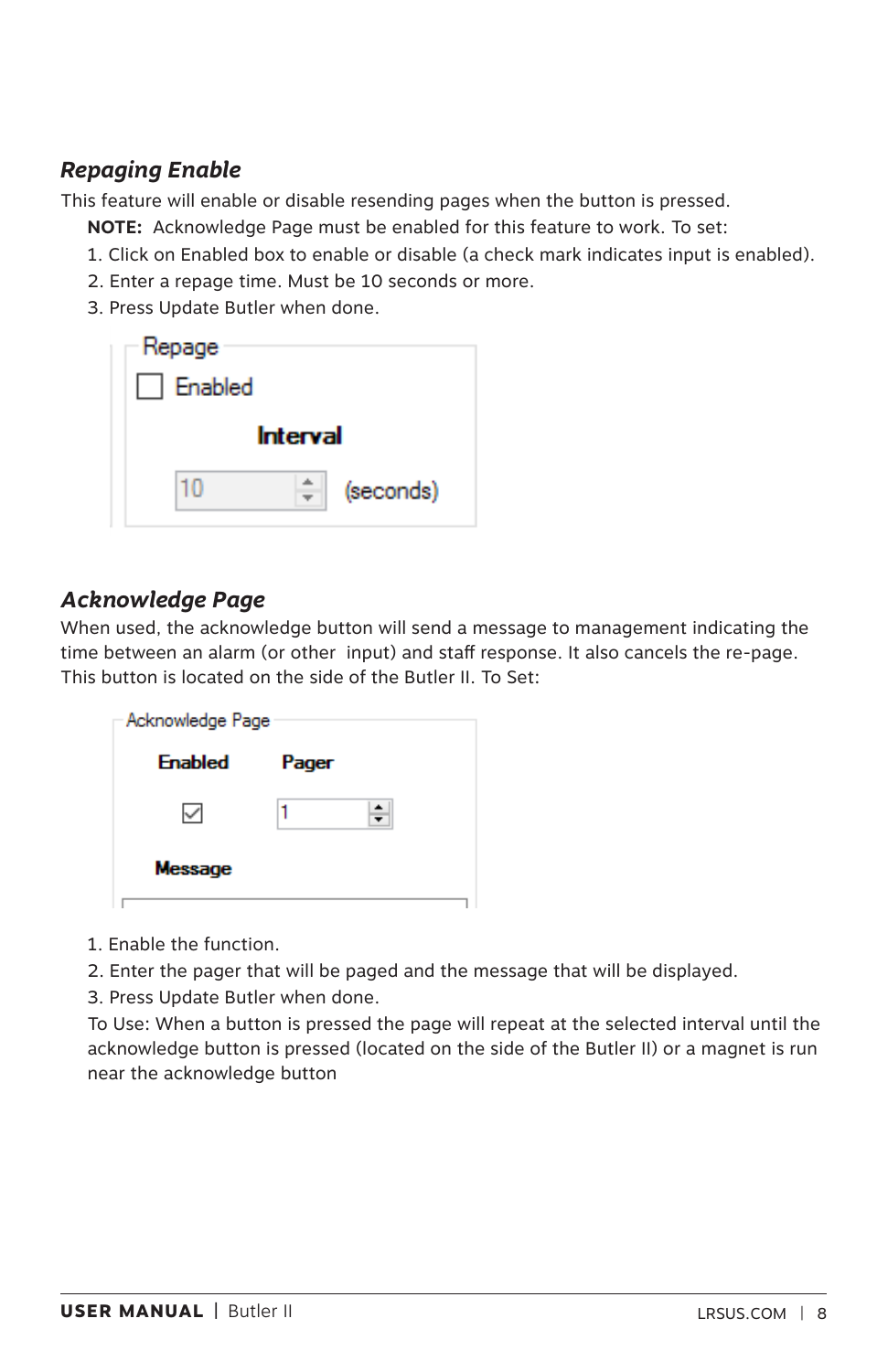# *Low Battery Page*

The Butler II can send a low battery message to a selected pager when batteries are low. To set:

| Low Battery Page |       |  |
|------------------|-------|--|
| <b>Enabled</b>   | Pager |  |
| ∨                |       |  |
| <b>Message</b>   |       |  |
|                  |       |  |

- 1. Enable the function.
- 2. Enter the pager that will be paged and the message that will be displayed.
- 3. Press Update Butler when done.

 To Use: Once set, the function automatically alerts the selected pager when the batteries get low.

# **SAVE A CONFIGURATION**

This feature allows the user to store a read or modified configuration from Butler II's. File will save to a .b2c extension. To save a Configuration:

- 1. Select File, Save Configuration.
- 2. Enter file name, select destination, and Save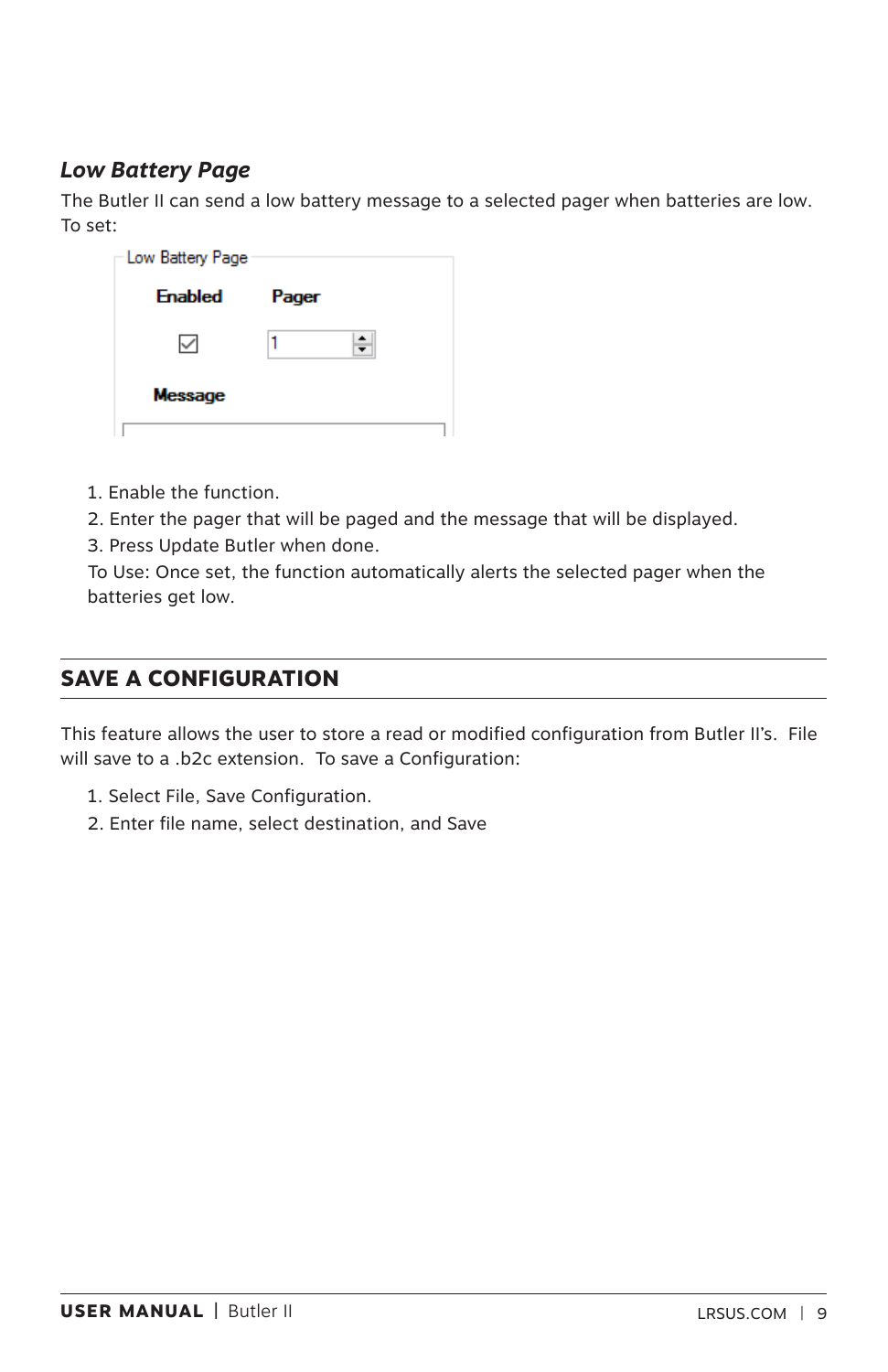# **LOAD AN EXISTING CONFIGURATION**

This feature allows the user to load a preset configuration to Butler II's. To Load:

- 1. Select File, Load Configuration.
- 2. Select configuration file and Open.
- 3. Press Update Butler (USB cable must be attached to Butler II).



Butler Config (".b2c) Open Cancel

File name: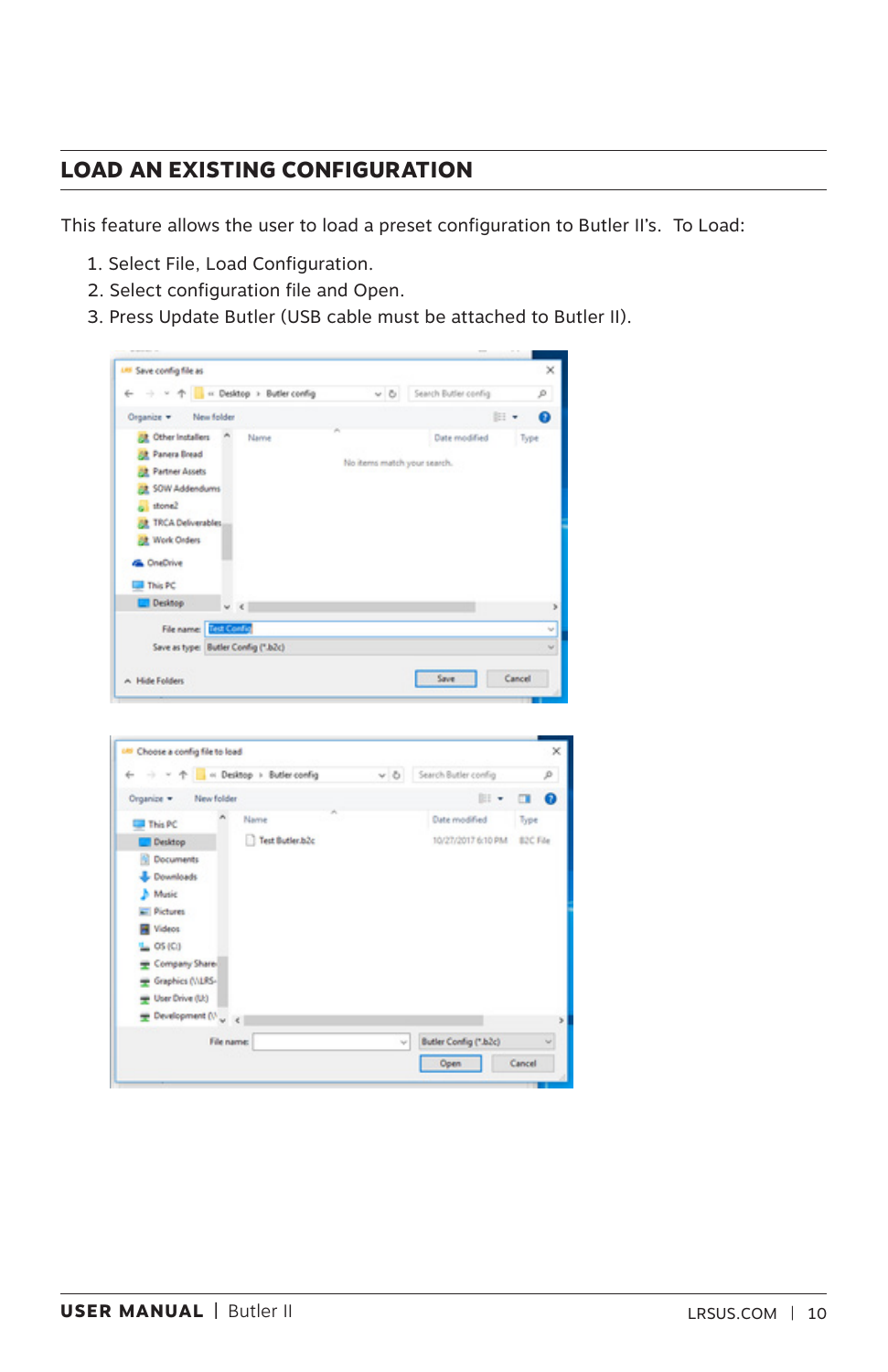# **PROGRAMMING PAGERS**

Before programming a pager, make sure the pager is fully charged and still in charger or has fresh battery. Select from the menu Tools, Program Pagers.

| LRS Butler II                                                                                     |          |
|---------------------------------------------------------------------------------------------------|----------|
| File<br>Tools<br>Help<br>About                                                                    |          |
| Program Pagers<br><b>Buttons</b>                                                                  |          |
| Reset<br>Butto                                                                                    |          |
| <b>Enabled</b><br>Pager<br>Mode<br><b>Type</b><br>LRS                                             |          |
| $1 - \frac{1}{x}$ Star $\sim$<br>1 □<br>VIBE 1                                                    |          |
|                                                                                                   |          |
| ?<br>LRS Program Pagers                                                                           | $\times$ |
| Star / Coaster Alpha                                                                              |          |
|                                                                                                   |          |
| 1 - Place the pager on charging unit                                                              |          |
| 2 - Select your settings below                                                                    |          |
|                                                                                                   |          |
| Pager Number<br>System ID<br>Who<br>Vibe On / Off<br>Type                                         |          |
| Star Pager<br><b>◎</b> Guest<br>$\circledcirc$ On<br>$\div$<br>1<br>$\Rightarrow$<br>$\mathbf{I}$ |          |
| $\bigcirc$ off<br>◯ Coaster<br>◯ Manager                                                          |          |
|                                                                                                   |          |
| When the flashing stops, you have 30 seconds and<br>press the Program button                      |          |
| Program<br>Cancel                                                                                 |          |
| <b>LRS</b> Program Pagers<br>?                                                                    | $\times$ |
| Star / Coaster Alpha                                                                              |          |
| Pager Numbers<br>System ID<br><b>Welcome Message</b>                                              |          |
| 1<br>H<br>Pager:<br>$\div$<br>1                                                                   |          |
| Group Paging<br>All Page:                                                                         |          |
| Enabled<br>911<br>$\div$                                                                          |          |
| Group Paging                                                                                      |          |
| <b>NAME</b>                                                                                       |          |
| Disabled<br>$\frac{1}{\nu}$<br>Group 1:                                                           |          |
|                                                                                                   |          |
| Disabled<br>Group 2:<br>$\hat{\phantom{a}}$                                                       |          |
| Disabled<br>$\frac{1}{\nu}$<br>Group 3:                                                           |          |
| Disabled<br>$\hat{\cdot}$<br>Group 4:                                                             |          |
| Disabled<br>Group 5:<br>$\div$                                                                    |          |
|                                                                                                   |          |
| Cancel<br>Program                                                                                 |          |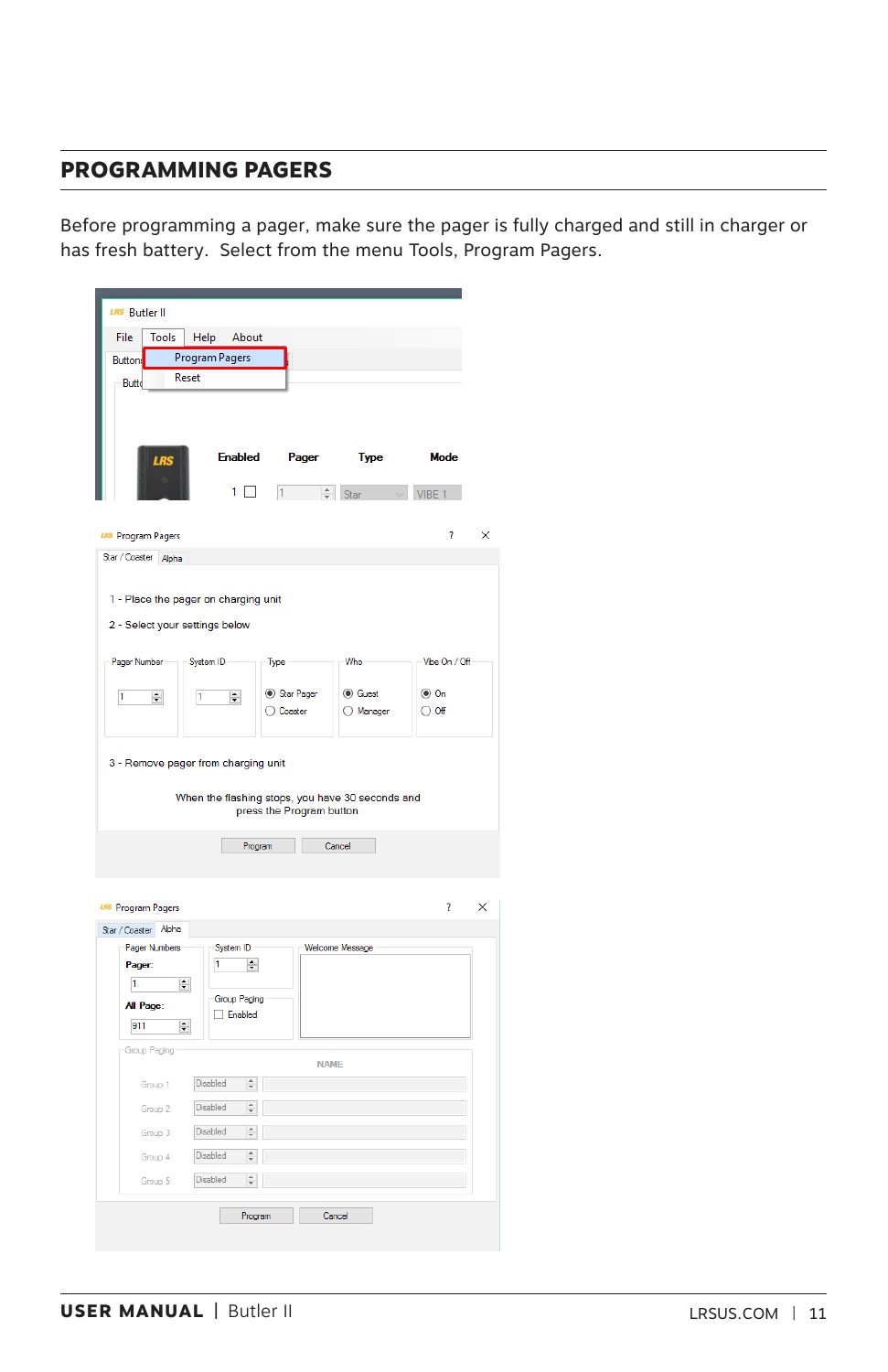# *Alpha Pagers*

- 1. Select the Alpha tab.
- 2. Enter an optional Welcome Message for RX-E467 Alpha Pagers (message appears when pager powers up).
- 3. Set the System ID. Must match System ID of Butler II.
- 4. Set the Pager Number and All Page number.
- 5. If Group Paging is enabled, select up to 5 groups to program. Note: When enabled, Group Paging will use numbers 1-98 and the Pager Number field will start at 100 instead of 1. User may also enter optional Group Names.
- 6. Remove rechargeable pager from charger or reset power on battery operated pager.
- 7. Press Program.

# *Star and Coaster Pagers*

- 1. Select the Star/Coaster tab.
- 2. Select Pager Number and input the number to assign to the pager.
- 3. Select type of pager, guest or manager, and if the pager is to vibrate when paged turn "on" the Vibe On/Off selection.
- 4. Press Program.
- 5. Repeat steps 2 through 5 for each pager to program.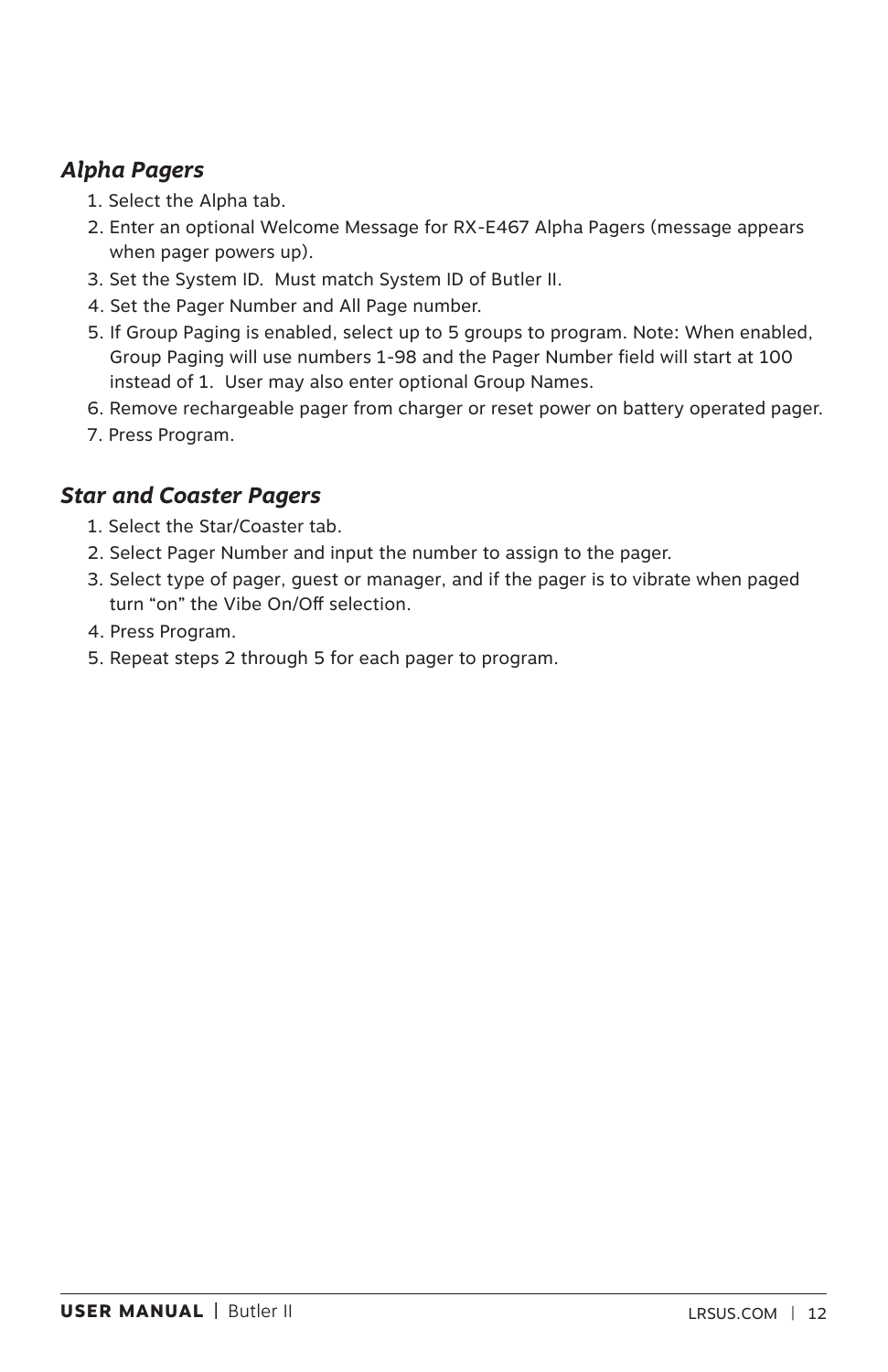# **WARRANTY**

Long Range Systems, LLC (LRS) provides a one-year limited warranty on Complete Systems. We warranty your system against defects in materials and workmanship that occur under ordinary use for one year from the original ship date. Warranty does not include damage to the product resulting from accident, natural disasters, misuse, improper electrical connection, or failure to charge the product within 30 days of receipt. Devices with a rechargeable battery are required to stay on charge while not in use. Rechargeable devices that are left off of charge for longer than 90 days will have a negative impact on the life of the batteries and will void the warranty. If a defect arises in a device, we will at our option, to the extent permitted by law, either (i) repair the Device using either new or refurbished parts, or (ii) replace the Device with a new or refurbished Device that is equivalent to the Device to be replaced.

LRS provides a 30-day limited warranty on individual parts purchased separately ("Parts") or for the remaining period of an associated Complete System's one-year warranty, whichever period is longer.

Implied warranties also expire after one year (Complete Systems) or 30-days (Parts), as appropriate. All other warranties, whether express or implied, are disclaimed.

LRS returns repaired or replacement product via UPS ground shipping. All warranty claims must be initiated through our customer service department at lrsus.com/support, support@lrsus.com or 800.437.4996.

Exclusions and exceptions may apply. To view our entire warranty policy, visit http://lrsus. com /warranties. For information about LRS' return policy, visit http://pager.net/company/ return-policy/.

You can also contact our customer service department to request a written copy of our warranties via:

support@lrsus.com

800.437.4996

Mail address:

#### **LRS, LLC**

#### **4550 Excel Parkway, Suite 200**

#### **Addison, Texas 75001**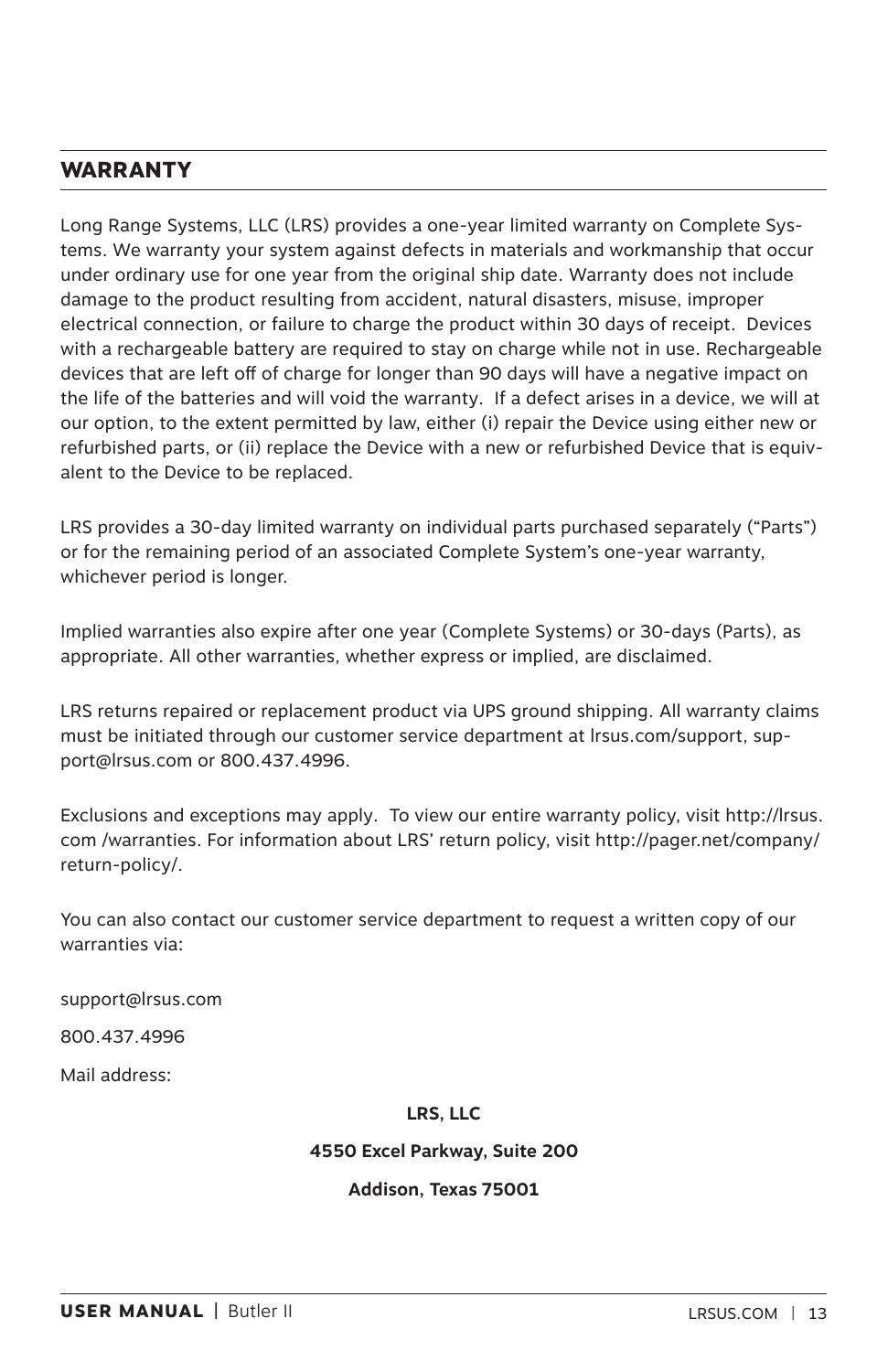# **TERMS & CONDITIONS**

These general terms and conditions ("General Terms and Conditions") govern all persons ("Purchasers") that purchase or license equipment, software, firmware, and/or services (collectively "Deliverables") from Long Range Systems, LLC ("LRS").

**Limited Software Use License.** All software and firmware (collectively "Software") is licensed for use only by Purchaser and, in the case of Software for paging receivers, by customers of Purchasers. The Software is not sold.

**Usage Restriction.** Paging technology may at times not work due to structural and other types of interference with signal transmission and due to other reasons. Purchaser therefore agrees not to use any Deliverable for an application in which a paging failure might cause harm to a person, injury to a property, or a substantial business loss. Purchaser also agrees to abide by and strictly adhere to any rules, regulations and guidelines related to the use of any portion of any Deliverable to collect, store or transmit personally-identifiable information, including any "protected health information" (as defined by HIPAA), or billing or financial payment data, from any customer or other consumer.

**Data Collection.** In connection with the Deliverables, data provided by Purchaser and its customers may be collected in connection with surveys, consultations, and uses of the Deliverables, including email addresses, telephone numbers, locations of users (which may utilize geo-location technology), times of usage, times of paging, times of responses to paging, devices used, configuration preferences, cookies, and social network information. In order to provide LRS's customers with enhanced comparative benchmarking services with respect to customer industries, among other services, Purchaser hereby grants to LRS a royalty-free, perpetual, irrevocable license to use and distribute this data and results obtained through Purchaser's use of the Deliverables for any and all purposes; provided that LRS shall not identify any Purchaser, or distribute to third parties any "protected health information" (as defined by HIPAA) or billing or financial payment data of any customer or consumer of Purchaser, without the express prior consent of such Purchaser. Purchaser warrants that Purchaser has the right to disclose, transfer or otherwise make available any Protected Health Information (as defined in 45 C.F.R. § 160.103) or other personally identifiable information that is made available to LRS by Purchaser or by Purchaser's customers in connection with the Software or other Deliverables. Without limiting the foregoing, Purchaser shall obtain all authorizations, consents or other permissions from Purchaser's customers (or the customer's authorized personal representative) for the disclosure of customers' personally identifiable information to LRS that are required by federal, state or local law, including, without limitation, the administrative simplification section of the Health Insurance Portability and Accountability Act of 1996 and its implementing regulations.

**Limited Warranty.** LRS warrants to only Purchaser that the Deliverables will perform in accordance with specifications for them that LRS has published prior to their delivery for a period of time as specified in the purchase agreement or purchase order relating to such Deliverables. This limited warranty shall be voided if any Deliverable is modified or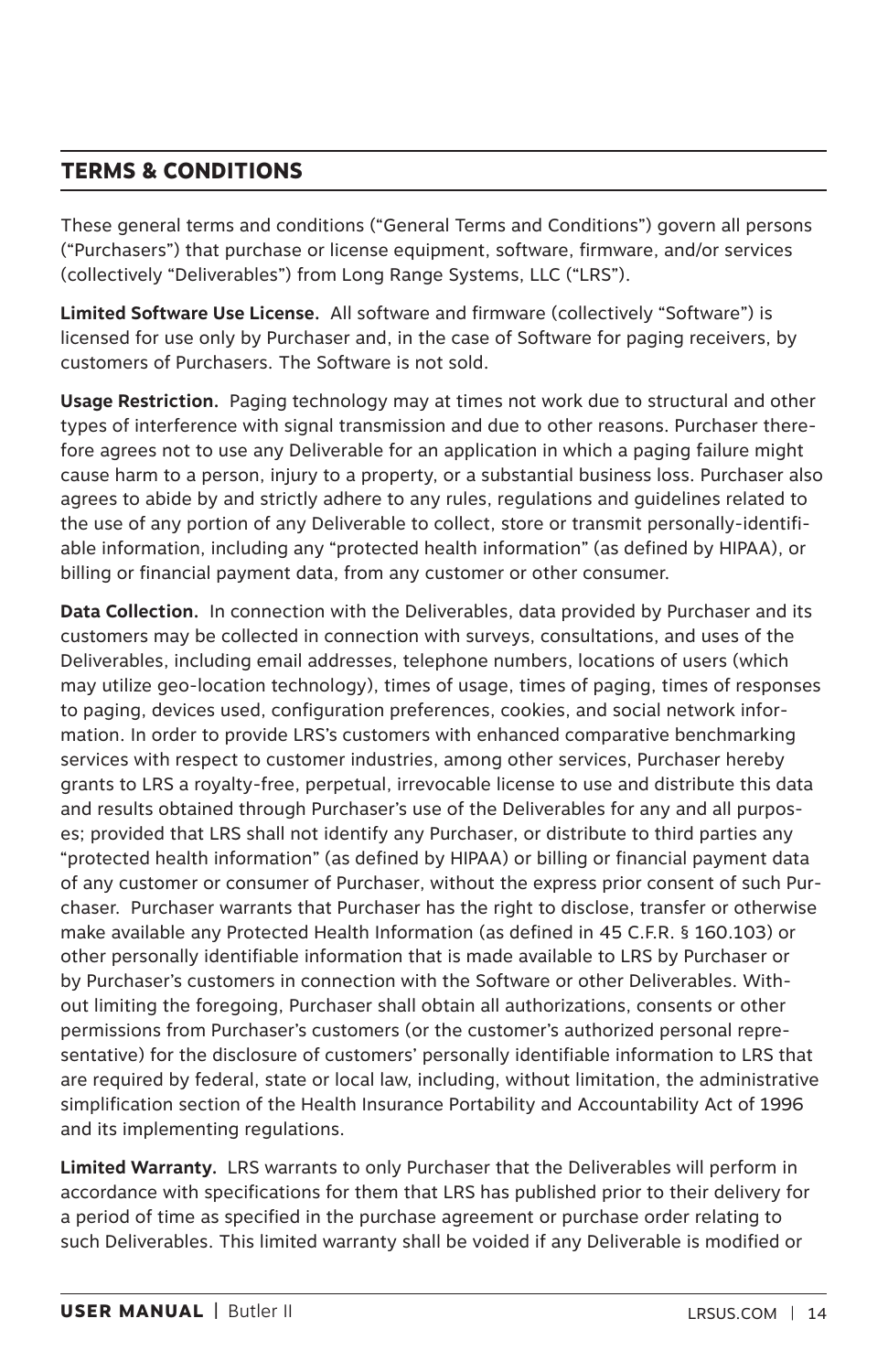serviced by someone other than LRS.

**Disclaimers.** LRS HEREBY DISCLAIMS ALL IMPLIED WARRANTIES CONCERNING THE DE-LIVERABLES, INCLUDING ANY IMPLIED WARRANTY OF MERCHANTABILITY, ANY IMPLIED WARRANTY OF FITNESS FOR A PARTICULAR PURPOSE, OR ANY IMPLIED WARRANTY OF NON-INFRINGEMENT. PURCHASER ACCEPTS

THE DELIVERABLES "AS IS," EXCEPT FOR THE EXPRESS LIMITED WARRANTY MADE HERE-IN.

**Limitation of Remedies.** In the event of any breach of any express warranty made herein, LRS may at its option repair or replace any defective Deliverable or refund the money that Purchaser paid for it. LRS's total liability for any defect in any Deliverable or for any other breach of any of its duties and obligations to Purchaser shall be limited to the amount of money that was paid for the defective Deliverable or the other duty or obligation. LRS will in no event be liable for any lost profit or any other type of consequential damage.

**Confidentiality.** The Deliverables and all computer systems that deliver any portion of them contain confidential trade secret information. Purchaser shall not attempt to reverse engineer any portion of the Deliverables or such computer systems, such as to decompile any portion of the Software, nor aid anyone else in doing so.

**Intellectual Property.** No portion of any intellectual property right in the Deliverables is being transferred to the Purchaser or to its customers. Purchaser may not copy or modify any portion of the Deliverables, nor permit or aid anyone else in doing so. Notwithstanding, Purchaser may use the Deliverables as they are intended to be used, as expressed in written materials published by LRS.

**Operational Authority and Licensing Requirements.** Non-Federal government Purchasers may operate the Deliverables within the United States under the licensing authority issued to LRS by the Federal Communications Commission (FCC), provided, however, that such operation is: (a) subject to LRS's control, (b) conducted on a non-profit, cost shared basis with costs apportioned as part of the price for such Deliverable, (c) in accordance method of operation set forth in the manual for the deliverable, available for download at http://lrsus.com/support and (d) limited to the term of this Agreement, the term of LRS's authority, or a term otherwise specified by LRS, whichever expires earlier. Notwithstanding the provision below entitled "No Third Party Beneficiary," users of any Deliverables acquired from Purchasers or other entities may contact LRS to determine if they may be eligible to operate under LRS's authority. Alternatively, Purchasers and users may obtain their own licensing authority; the FCC posts a list of licensing coordinators at http://wireless.fcc.gov/services/index.htm?job=licensing\_3&id=industrial\_business. Purchasers and eligible users of any Deliverable agree to abide by and strictly adhere to any rules, regulations and guidelines, including the FCC's rules, governing the operation of the Deliverable. Changes or modifications to any portion of any Deliverable may void the Purchaser's or user's authority to operate the Deliverable and should not be made without the express approval of LRS. Moreover, use of any portion of any Deliverable outside the United States is subject to the rules and regulations of other countries and may be prohibited. Use of any Deliverable constitutes Purchaser's and user's acceptance of and agreement to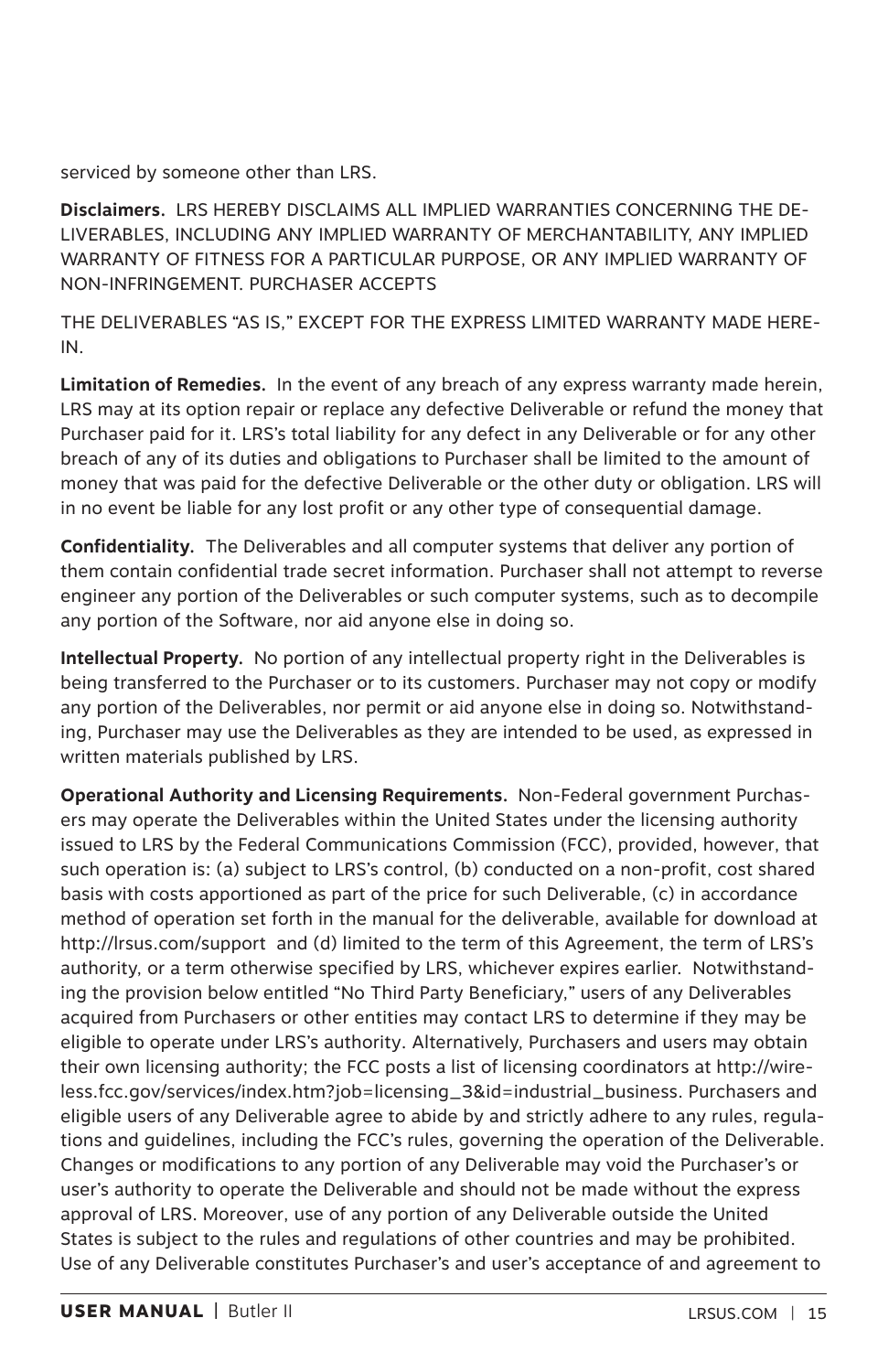these General Terms and Conditions, including any revisions to these General Terms and Conditions that may be required to reflect changes in the regulatory or other obligations imposed upon LRS.

**Governing Law and Venue.** These General Terms and Conditions and any agreement relating to them shall be construed in accordance with and governed by the laws of the State of Texas (without regard to its conflicts of laws). Any dispute relating to these General Terms and Conditions and any agreement relating to them may only be heard and resolved by a court in Dallas County in the State of Texas. Purchaser consents to the personal jurisdiction of such courts over it. If any action at law or in equity is necessary to enforce or interpret any of the rights or obligations of the parties to these General Terms and Conditions, the prevailing party shall be entitled to reasonable attorneys' fees, costs, and necessary disbursements, in addition to any other relief to which it may be entitled.

**No Assignment or Transfer.** The rights and benefits provided under these General Terms and Conditions, as well as under any agreement that incorporates them, shall not be assigned without the express written permission of LRS. Similarly, the Deliverables may not be transferred to any other person, without the express written permission of LRS. Notwithstanding, Purchaser may temporarily loan its customers paging receivers. Purchaser may also transfer the Deliverables, as well as the rights and benefits under these General Terms and Conditions and any agreement that incorporates them, as an ancillary part of a sale of its business or substantially all of its assets. Following any assignment or transfer, Purchaser shall remain bound by all of the duties and obligations that are set forth in these General Terms and Conditions and any agreement that incorporates them.

**No Third Party Beneficiary.** Except as otherwise expressly provided in this Agreement, these General Terms and Conditions, as well as any agreement that incorporates them, are solely for the benefit of Purchaser. Neither the customers of Purchaser, nor any other person is an intended beneficiary of these General Terms and Conditions or any agreement that incorporates them, nor shall any such person have the right to any benefit that is provided under these General Terms and Conditions or any agreement that incorporates them.

**Merger.** Except as otherwise specifically set forth herein, these General Terms and Conditions, and any agreement that incorporates them, supersede any oral or other representation that may have been made about these General Terms and Conditions, any agreement that incorporates them, or any of the Deliverables. These General Terms and Conditions, and any agreement that incorporates them, may not be modified or superseded, except by a written agreement or a written amendment that is signed by LRS. In the event of any inconsistency between these General Terms and Conditions or any agreement that incorporates them and any form or other document supplied by Purchaser, such as a purchase order, the terms of these General Terms and Conditions or any agreement that incorporates will prevail

**Severability.** In the event that any portion of these General Terms and Conditions or any agreement that incorporates them is found to be invalid or unenforceable for any reason, the remaining portions shall continue to be in full force and effect.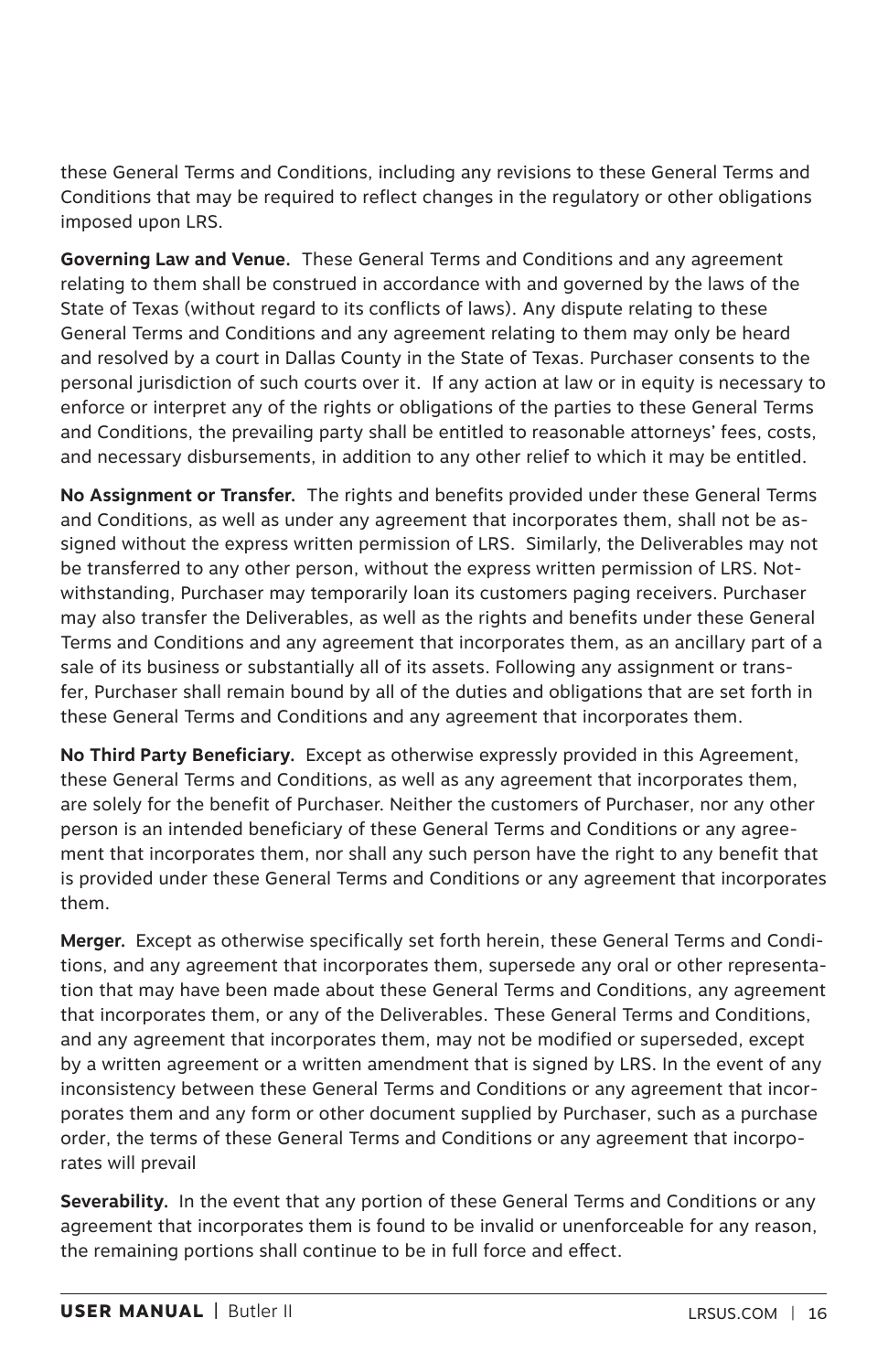**Fees & Payment.** Purchaser agrees to pay all Service and Deliverable fees, plus any applicable taxes, in accordance with the terms and payment method set forth in this agreement. Purchaser is responsible for providing accurate billing and contact information to LRS. LRS retains the right to suspend or terminate services if fees become past due. LRS reserves the right to change Service rates by providing Customer at least 30 days' notice prior to billing.

**Term & Termination.** Purchaser has the option of purchasing Monthly or Annual service plans which are non-refundable and not available for proration except as required by law. Monthly agreements will auto-renew on a month-to-month basis until such time that a formal termination notice has been received by LRS. Prepaid Annual agreements will automatically renew at the end of each annual term unless Purchaser has given cancellation notice 30 days in advance of renewal term. Monthly-billed Annual agreements will auto-renew on a perpetual month-to-month basis upon completion of the initial annual term until cancellation notice is received by LRS. In the event that any agreement incorporating these General Terms and Conditions is terminated for any reason, all of the duties and obligations that the agreement and these General Terms and Conditions impose upon Purchaser shall continue in full force and effect, except any obligation to make payment for a Deliverable prior to its delivery.